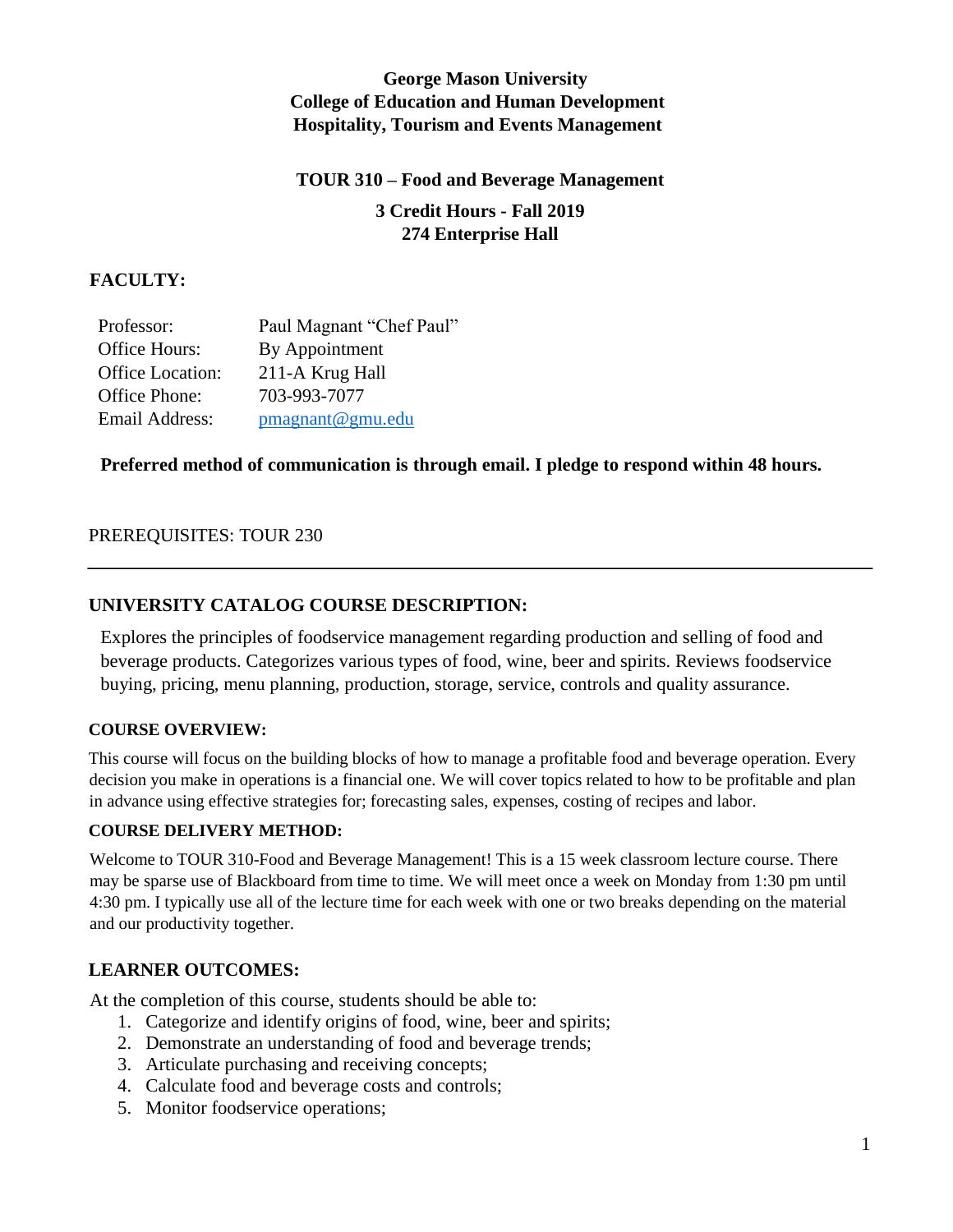- 6. Prepare and analyze menus; and
- 7. Develop performance standards

## **PROFESSIONAL STANDARDS:**

Students are expected to exhibit professional behaviors and dispositions at alltimes. Students are expected to follow courteous Internet etiquette. See<https://cehd.gmu.edu/students/polices-procedures/>

## **REQUIRED READINGS:**

**Dopson, L. & Hayes, D. (2015).** *Food and Beverage Cost Control***, 6th Edition, NJ: Wiley.** 

## **COURSE PERFORMANCE AND EVALUATION:**

Class will be a combination of instructor lectures, interactive class discussions, and in-class activities. You will be required to complete assigned readings and homework prior to class sessions during which those assignments are examined. *Assignments are due on BB at the beginning of class of the specified due date.*

## **CLASS ATTENTDENCE AND PARTICIPATION:**

Attendance will be taken at the beginning of each class meeting. It is your responsibility to sign the class attendance sheet, even if you are late to class. My record of attendance is official and final. I will take attendance for all class meetings, not including exam dates.

## **DUE DATES:**

Assignments are due in class at the beginning of class on the specified due date and, if submitted after that time will be counted as late.

## **PROFESSIONAL DISPOSITIONS**

Students are expected to exhibit professional behaviors and dispositions at all times.

|                          | <b>Grading Composition</b>         |                   |  |
|--------------------------|------------------------------------|-------------------|--|
| <b>Deliverable</b>       |                                    | <b>Percentage</b> |  |
|                          |                                    | of Grade          |  |
| Attendance/Participation |                                    | 5                 |  |
| Exam $#1$                | Chapters $(1-4)$                   | 10                |  |
| Exam $#2$                | Chapter 5                          | 15                |  |
| Exam $#3$                | Chapters $(6-8)$                   | 15                |  |
| Exam #4                  | Chapters $(9-10)$                  | 10                |  |
| Menu Engineering Project | Due on $\frac{11}{26}/18$ in class | 15                |  |
| Homework                 | 5 of them in review format         | 10                |  |
| Final Exam               | Cumulative of all material         | 20                |  |

This course will be graded on a percentage system, with a total of 100 possible percentage points.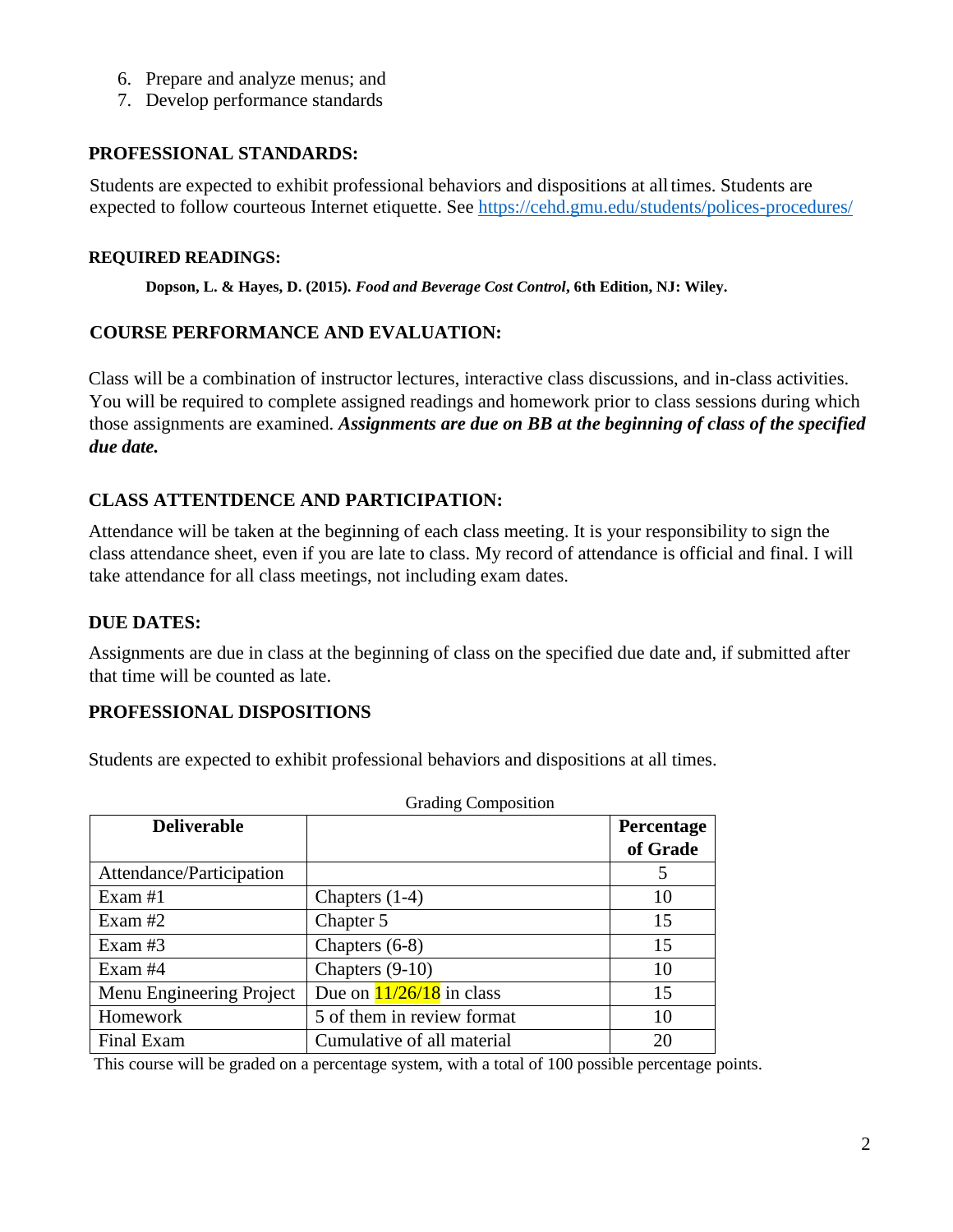#### **1GRADING SCALE:**

| $A+ = 97 - 100$ | $B_{+} = 87 - 89$ | $C_{+}$ = 77 – 79 | $D = 60 - 69$ |
|-----------------|-------------------|-------------------|---------------|
| $A = 94 - 96$   | $B = 84 - 86$     | $C = 74 - 76$     | $F = 0 - 59$  |
| $A - 90 - 93$   | $B - = 80 - 83$   | $C_{-}$ = 70 – 73 |               |

#### **ASSIGNMENT DESCRIPTION AND GRADING RUBRICS:**

#### **Participation:**

Participation in this class constitutes 10% of the grade and is required as this will contribute to the content quality of the class as well as to your intellectual benefit from it. Participation in class discussion is very important. Please prepare for class by reading the assigned material. Your grade for class participation will be based on my judgment of the consistency with which you *participate constructively* in class discussion and activities. Please note that class discussion includes interacting with your classmates. When I am leading case discussions, I may call upon students for input or answers to questions stemming from the lecture. Please be prepared for this.

#### **Exams:**

These four exams make up 50% of the grade. They are constructed by the author of the text-book and instructor. Further the questions will cover any material covered in class as well as text-book material. The number of questions for the exams will vary depending on the subject matter to be assessed and will likely be 25 to 35 questions (depending on chapter length and content).

#### **Menu Engineering Project:**

The Menu Engineering Project will make up 15% of the grade. A separate handout and worksheet in Excel will be distributed in class during week 7 class lecture.

#### **Homework:**

Homework will make up 10% of the grade. Specifics will be discussed during the first class period.

#### **Final Exam**:

The final exam will make up 20% of the grade. The final exam will be cumulative to all course materials.

#### **Note:**

Missing any exam leads to an F for the exam and will NOT be compensated with another chance to receive a grade unless due to personal or family illness or emergency that must be communicated in advance and supported by verifiable documentation. The decision is the sole discretion of the professor.

#### **Core Values Commitment**

The College of Education and Human Development is committed to collaboration, ethical leadership, innovation, research-based practice, and social justice. Students are expected to adhere to these principles: <http://cehd.gmu.edu/values/>

#### **GMU Policies and Resources for Students: Policies:**

 Students must adhere to the guidelines of the Mason Honor Code (see [http://oai.gmu.edu/the](http://oai.gmu.edu/the-mason-honor-code/)[mason-honor-code/\)](http://oai.gmu.edu/the-mason-honor-code/).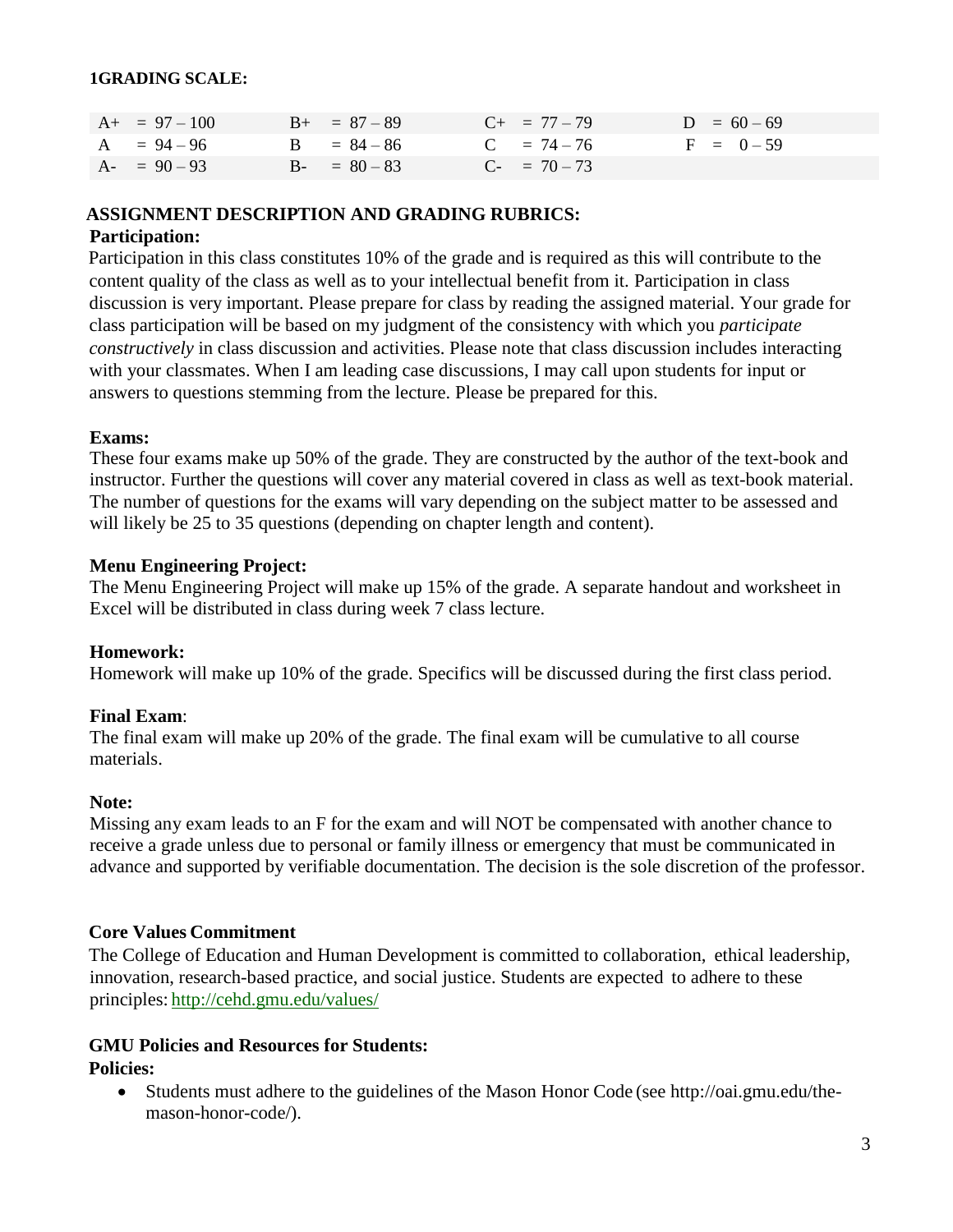- Students must follow the university policy for Responsible Use of Computing (see
- [http://universitypolicy.gmu.edu/policies/responsible-use-of-computing/\)](http://universitypolicy.gmu.edu/policies/responsible-use-of-computing/).
- Students are responsible for the content of university communications sent to their Mason email account and are required to activate their account and check it regularly. All communication from the university, college, school, and program will be sent to students **solely** through their Mason email account.
- Students with disabilities who seek accommodations in a course must be registered with George Mason University Disability Services. Approved accommodations will begin at the time the written letter from Disability Services is received by the instructor (se[ehttp://ods.gmu.edu/\)](http://ods.gmu.edu/).

## **Campus Resources:**

- Support for submission of assignments to Tk20 should be directed to [tk20help@gmu.edu](mailto:tk20help@gmu.edu) or [https://cehd.gmu.edu/aero/tk20.](https://cehd.gmu.edu/aero/tk20) Questions or concerns regarding use of Blackboard should be directed to [http://coursessupport.gmu.edu/.](http://coursessupport.gmu.edu/)
- For information on student support resources on campus, see <https://ctfe.gmu.edu/teaching/student-support-resources-on-campus>
- For additional information on the College of Education and Human Development, please visit our website [https://cehd.gmu.edu/.](https://cehd.gmu.edu/)

## **STUDENT SERVICES:**

University Libraries provides resources for distance students. See<http://library.gmu.edu/distance>

## **Writing Center**

The George Mason University Writing Center staff provides a variety of resources and services (e.g., tutoring, workshops, writing guides, handbooks) intended to support students as they work to construct and share knowledge through writing. [See [http://writingcenter.gmu.edu\]](http://writingcenter.gmu.edu/%20/%20Writing%20Center). You can now sign up for an Online Writing Lab (OWL) session just like you sign up for a face-to-face session in the Writing Center, which means YOU set the date and time of the appointment! Learn more about the [Online](http://writingcenter.gmu.edu/?page_id=177%20/%20more-177%20/%20_new)  [Writing Lab \(OWL\)](http://writingcenter.gmu.edu/?page_id=177%20/%20more-177%20/%20_new) (found under Online Tutoring).

## **Counseling and Psychological Services**

The George Mason University Counseling and Psychological Services (CAPS) staff consists of professional counseling and clinical psychologists, social workers, and counselors who offer a wide range of services (e.g., individual and group counseling, workshops and outreach programs) to enhance students' personal experience and academic performance [See [http://caps.gmu.edu\]](http://caps.gmu.edu/%20/%20CAPS%20Office).

## **Family Educational Rights and Privacy Act (FERPA)**

The Family Educational Rights and Privacy Act of 1974 (FERPA), also known as the "Buckley Amendment," is a federal law that gives protection to student educational records and provides students with certain rights. [See [http://registrar.gmu.edu/privacy\]](http://registrar.gmu.edu/privacy%20/%20Registrar%20FERPA%20Policy).

## **For additional information on the College of Education and Human Development, please visit our website https://cehd.gmu.edu/.**